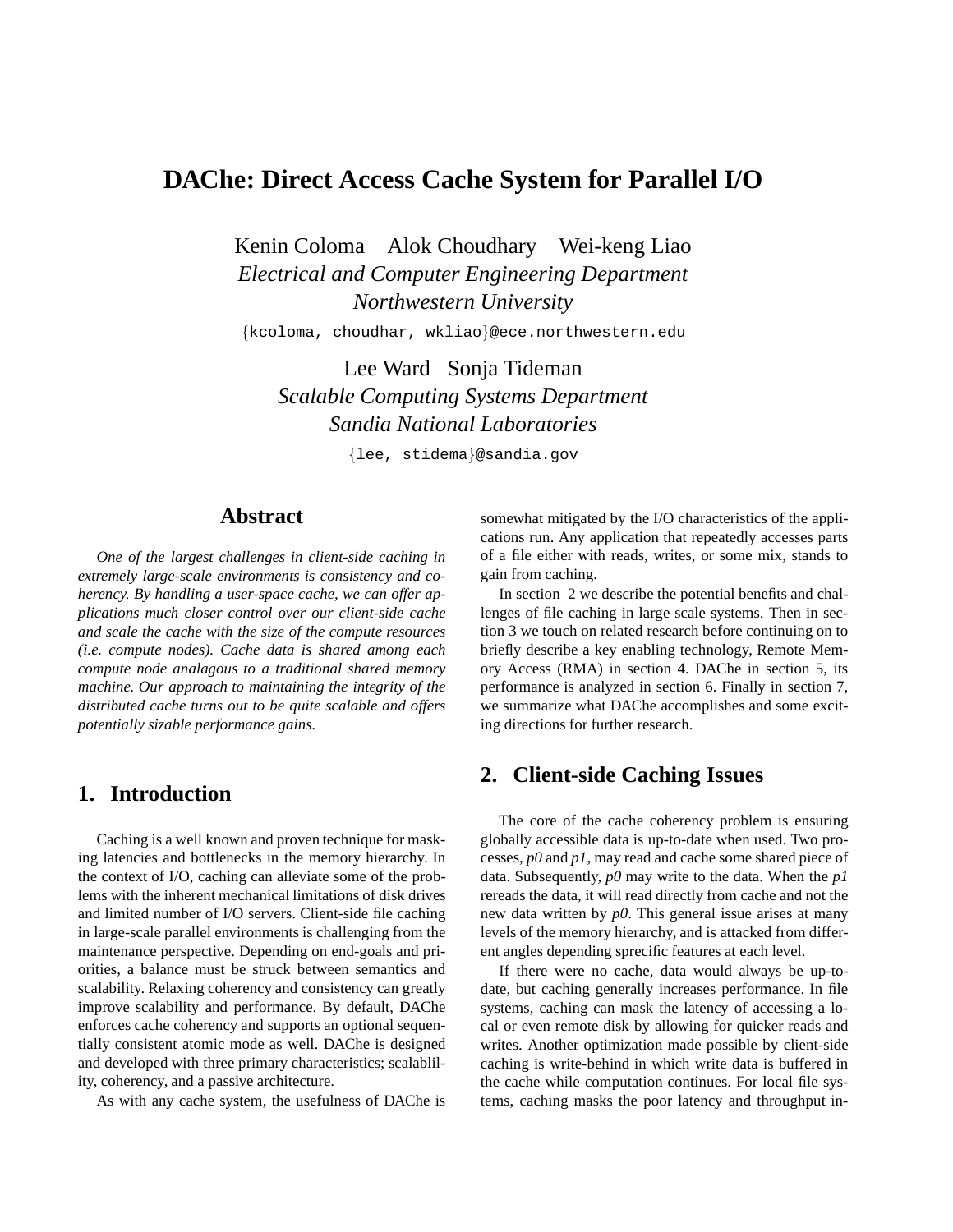volved with mechanical disk access speed, and there are no coherency issues since only local processes use the system.

Distributed file systems use caching to hide the latency and bandwidth of the network. With caching in a distributed environment, there can be multiple cached copies of data, but normal usage in such an environment is such that files are not usually operated on concurrently. A distributed file system really just needs to be able to let one client at a time cache file data. A typical solution distributed file systems use to deal with cache coherency is periodic checks with a central server to find out if some cached file is needed by another process. Since checks are only periodic, cached data can sometimes be in an incoherent state. The frequency of the checks determines the probability that data is stale. More frequent checks will lower that probability, but increase overhead associated with the constant checking. It is not unusual for a distributed file system to relax semantics to allow for intermittent incoherence to avoid the overhead of keeping to a strict set of semantics. Typical singleuser usage of files allows checks with the file server to be rather infrequent. Expiring leases can also be used to ensure only one client at a time has file data cached. A more significant issue in distributed environments is the coherency of directory caches.

In a parallel environment, there are often many more clients than there are I/O servers. Client-side caching can not only provide cached data quicker, but it also reduces the load on and contention for I/O server resources. Parallel environments are similar to distributed ones in that there are multiple clients accessing a single file system. In a parallel environment however, many processes often work on a single problem and concurrently access an output or input file. Allowing a single client at a time to access and cache a file is unreasonable. Either a multiple client-side caches must be carefully maintained, or there should be know caching at all. Maintaining a client-side cache in a parallel environment is far more challenging than doing it in a distributed one.

Whenever considering client-side caching, it is necessary to also consider what kind of semantics to follow. The strict nature of POSIX consistency semantics make them illsuited for parallel and distributed computing environments. Rigid enforcement of POSIX consistency in these environments is usually at the expense of performance, either disallowing efficient caching or centralizing cache management. MPI semantics are by default slightly more relaxed. After write completion, data must be visible to all processes in the same communicator. Unless atomic mode is explicitly set, concurrent access to conflicting parts of a file are undefined. The problematic thing is that in atomic mode, an atomic access may be noncontiguous. If not for the last bit about atomic noncontiguous accesses, a POSIX compliant filesystem could provide all that MPI requires semantically.

Cache coherency provides fairly intuitive results. With sequential consistency so hard to provide at the library or file system level, this onus is better left to the application developer who is much more well equiped to handle ordering than any library could possibly be.

### **3. Related Work**

Previously, Coloma *et al.* [3] worked with the collective I/O operations in MPI to partition files in various ways and assign I/O responsibilities for each region to one process across multiple I/O operations. By managing file access at the library level, file data cached individually by any process could be guaranteed the latest version. This solution does not actually implement a cache system, but uses the system client-side file cache.

IBM's General Parallel File System (GPFS) manages cache coherency with its distributed lock manager [1]. On extremely large scale systems, the overhead and coordination of the file system level lock manager make it quite a performance hinderance.

Panasas [8] maintains cache coherency through a callback system based on its metadata servers. While file data flow is directly between I/O servers and clients, a client must register its read/write intentions with the metadata servers so callbacks can be made should a region of file become dirty.

DAChe is quite similar to the work on active buffering done by Ma *et al.* [6], the primary differences being the lack of locally attached disks and thread support. DAChe is targeted at very large computers running light weight operating systems. In the process of trimming down such a specialized operating system, thread support is often left out. Both active buffering and DAChe have the effect of deferring writes, however active buffering uses threads to overlap I/O with application execution. Local disks in active buffering gives each process virtually unlimited cache space (relative to memory). Again, trends in large scale architectures make attaching a disk to each compute node infeasible.

# **4. Remote Memory Access**

Remote Memory Access (RMA) interfaces provide what can be thought of as shared-memory emulation for a distributed memory environment. RMA in its truest form allows for the movement of data to or from a remote process without its active participation. The primary functions of any RMA interface mirrors shared-memory:

- Get
- Put
- Atomic test-set, atomic swap, or lock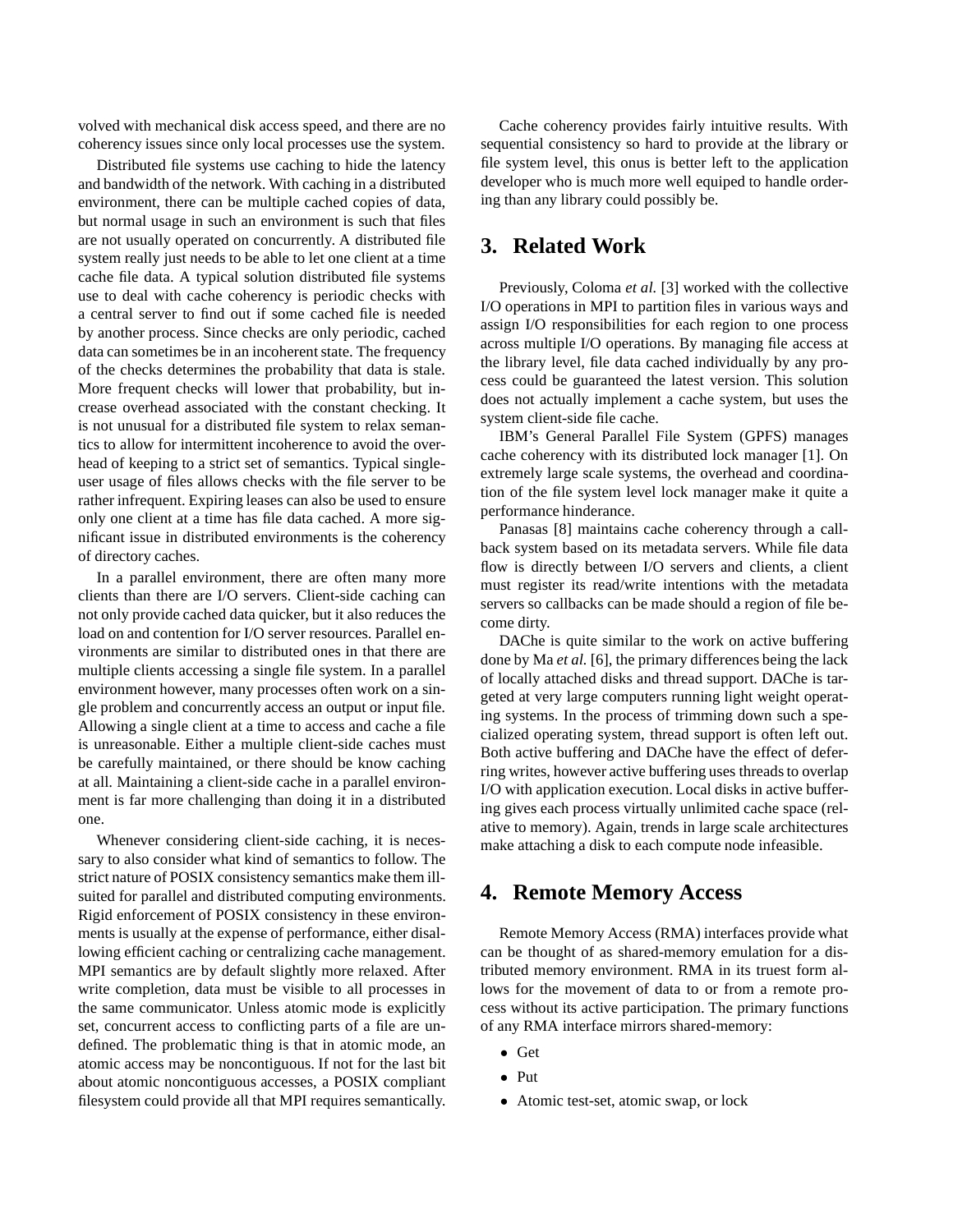In DAChe, RMA is used to remotely access cache metadata and cache data. Two RMA interfaces were considered for use in DAChe. One was MPI-2 RMA interface, and the other was the Portals interface.

The MPI-2 RMA interface provides two modes. Active one-sided communication requires the use of collective fence functions to ensure communications are complete. The collective nature of this mode rules out its use in DAChe. Because read and write operations are independent, the only places to call the fence functions are dache open and dache close. Between open and close, there is no way to be sure any one-sided communication has completed. The second mode MPI-2 provides is passive onesided communication. In this mode, remote memory can be remotely locked by another process in the communicator. In MPICH2, both modes are thread-based for portability, and at the time of development, the passive mode was not yet complete.

Portals is an open source message-passing library described further by Brightwell *et al* in [2]. While primarily intended as a low-level library foundation for an MPI implementation, file systems and other subsystems are allowed to hook directly in. Portals is built on a one-sided communication model. The implication of this for MPI-2 is its RMA interface should be easily developed on top of Portals. Though the Portals v3.3 API specifically calls for an atomic swap function, only Portals v3.0 has been implemented at the time of development.

DAChe currently uses Portals for RMA. While portability is definitely a factor, the Portals interface is more mature and exists on specific large-scale platforms of interest. Besides which, the platforms of interest do not provide a thread-safe environment, making the present implementation of MPICH2 infeasible.

# **5. DAChe design**

From a design perspective, DAChe can be architecturally divided into 3 primary subsystems: cache metadata, locking, and cache management. Its modular implementation makes it quite easy to port and experiment with given that the basic RMA requirements are met. One over-arching theme always under consideration during the design of DAChe is to keep all aspects of cache management as decentralized as possible. A secondary theme is minimization communication where possible. The main tenet of DAChe is that only a single copy of any file data can reside in any file cache. This single-copy rule ensures cache coherency and removes the task of maintaining state for replicated data. Another way to think of it is that there is never more than one usable copy of any given file page. The use of RMA keeps I/O operations in DAChe passive, but requires that dache open and dache close be collective in order to set things up and break things down safely. After dache open completes, all communication is one-sided unless it is with a mutex server described in more detail in the Mutual Exclusion 5.2 subsection.

The three subsystems in DAChe warrant a closer look to understand how DAChe works. Figure 1 illustrates the basic interactions between these subsystems.

#### **5.1. Cache Metadata**

Cache metadata maintains basic state for each page in the file. Most importantly, this metadata provides the whereabouts of any given file page. File page refers to the logical partitioning of the entire file into blocks of a size matching the page size of the cache. If a page is cached on any process the metadata reflects the caching process as well as an index location into that process's cache. cache metadata is remotely accessible through RMA and distributed across the application nodes in a deterministic fashion; in this case a basic striping algorithm. By striping the metadata array, or table as it will be called, across nodes deterministically, not only is a potential bottleneck avoided, but there is also no communication required to find the metadata associated with any file page.

Creating metadata for each logical file page brings up the issue of metadata allocation. This allocation process requires explicit coordination amongst the application processes, and this is only available at the collective dache open and dache close functions. Ideally, one would want the size of the metadata table to be directly related to the size of the file. What this basically entails is some level of cooperation among processes for growing or shrinking the table size during run time. Since the write operations are independent, however, there is no opportunity to coordinate all the processes in order to modify the size of the table. Without this coordination opportunity, the last resort would be the ability to remotely allocate globally accessible memory. Needless to say, remote memory allocation brings its own set of challenges. For all the above reasons, the default maximum file size is assumed to be 2 GB, with this value being settable by the user.

Given the distribution and passive nature of cache metadata, one crucial element is enforcing mutually exclusive access to it.

#### **5.2. Mutual Exclusion**

The purpose of the mutual exclusion subsystem is to ensure safe access to read and modify cache metadata. Ideally, mutual exclusion is directly supported in the RMA interface. With RMA support for mutual exclusion, the lock-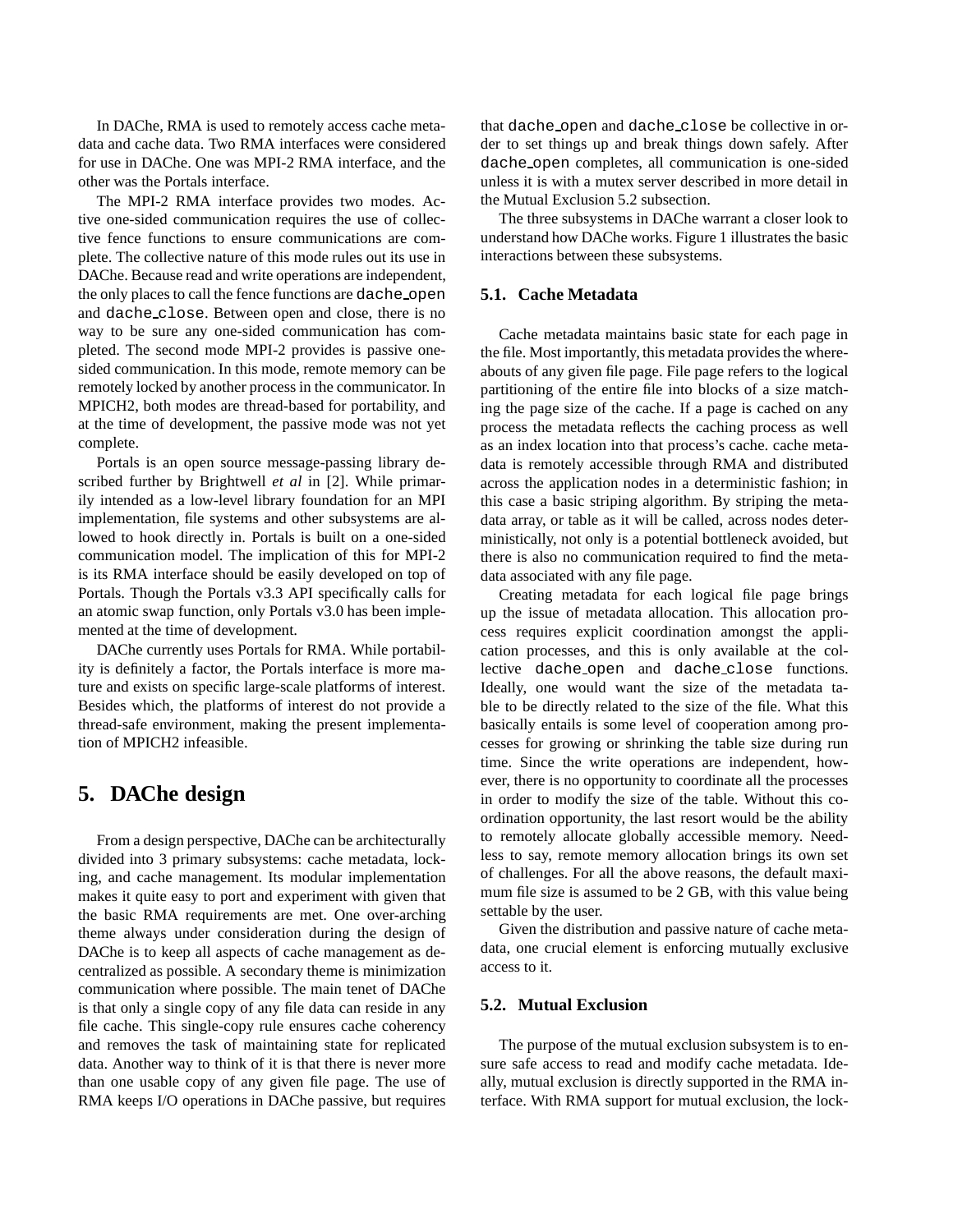

**Figure 1. DAChe architecture with passive metadata and cache servers on each client. Metadata is striped across clients, but a file page can be cached on any client.**

ing subsystem can be also distributed across the application nodes as passive remote accessible state.

MPI-2 explicitly provides the MPI Win Lock and corresponding unlock functions. Gropp *et al* [5] describe how to use MPI Win Lock for traditional locking. Since the current test platform for DAChe is a threadless environment, however, this rules out the use of the MPICH2's RMA interface. MPICH2 is focused on portability, and threads are more commonly available than hardware supported onesided communication. At the same time, the atomic swap operation in the Portals library has yet to be implemented.

In the absence of an RMA solution to mutual exclusion, one or more processes from the allocated user processes are siphoned off from the main group to act as mutex servers. They are spun off during dache open and returned during dache close. During this time, the mutex servers cannot execute any user application code. So while passive RMA mutual exclusion is preferred, DAChe can still be evaluated using dedicated mutex servers. Later, these mutex servers will become passive elements on the application processes.

Since mutex responsibilities will eventually be moved to the client, the mutex servers are intentionally kept quite simple. Lock responsibility for each file page is spread across the mutex servers in the same way cache metadata is spread across application processes. The mutex servers service locks in the order they come, queueing requests to the same cache metadata. Polling and simple queueing are both implementable when the mutex servers become passive state on remote processes. A process must block until its lock request is fulfilled by the mutex server.

Typically, cache metadata is not "held" for extended periods of time. It is locked only briefly for modification. It is not held for the duration of access to the actual cached data. Minimizing the time that the metadata is locked, should reduce the amount of simultaneous lock requests to the same metadata. The exception to short lock times is when a particular file page is being brought into the cache or a cache page is being evicted. In either case, the cache metadata must be locked for entire I/O phase in order to prevent early or late cache accesses, respectively.

#### **5.3. Caching**

Pages cached on one process are globally accessible to any other process through RMA. Although access to metadata is carefully mediated, remote access to cache data is basically a free-for-all. Since any file page can be cached in at most one cache, all accesses to that page are coherent.

Cache management and eviction is handled locally with one exception to be discussed a little further along. What data to cache is determined by the local procces's I/O accesses. If a process accesses a file page that is not yet cached on any of the other processes, it caches it itself and updates the corresponding cache metadata to reflect this change. Should a process run out of cache space locally, it must evict a page based on some local policy such as a least recently used (LRU) policy. Remember that during eviction, a page's metadata cannot be accessed at all. Another precaution alluded to earlier is that processes accessing a remotely cached page must "pin" the page in cache so the page cannot be evicted while being accessed. This pin is a semaphore contained in the cache metadata along with location information. While a page is pinned, the process on which the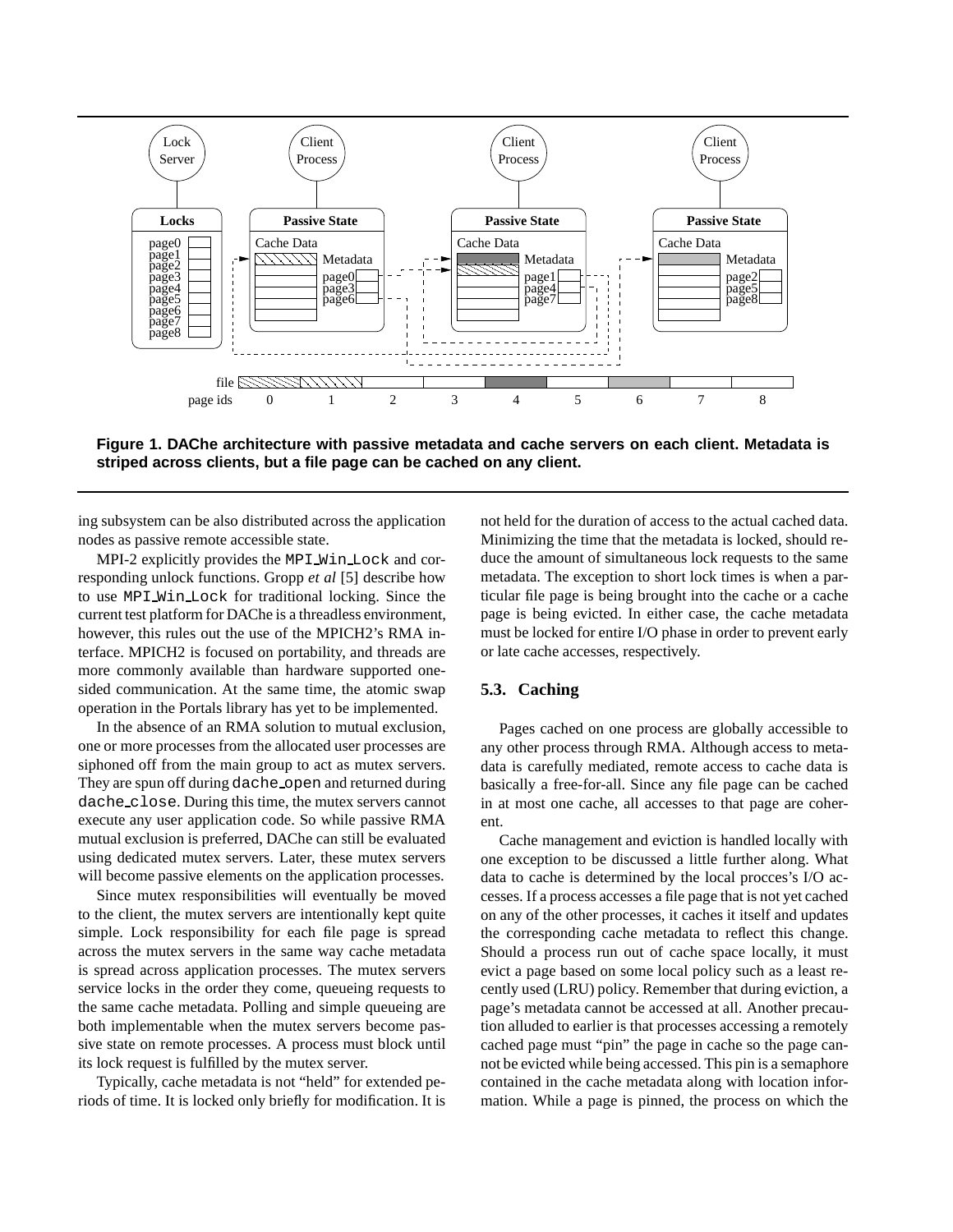cache page resides cannot evict the page, and must either wait until the page is "un-pinned" or try to evict a different page. New data is not written to disk until it is either evicted or written out at *dache close*.

## **6. Performance Implications**

DAChe is evaluated using a synthetic I/O access pattern that should, by design, benefit from cached data. It is roughly based on the regular noncontiguous access patterns often found in scientific applications and is meant to test the performance of DAChe. The benefits a real application may derive from DAChe are also clearly of interest. The basic labeling convention is as follows:

- mtx-n where n is the number of mutex servers
- DAChe clients is the number of clients actually caching data (non-mutex servers)
- 50:50 refers to an equal mix of clients and mutex servers

#### **6.1. Machine Configuration**

All of our tests were run on ASCI Cplant [4] at Sandia National Laboratory. Cplant is an Alpha Linux cluster with each compute node configured with one 600 MHz Alpha EV-6, 512(Ross) MB of RAM, no disk, and a 64-bit Myrinet card. Each compute node runs Red Hat 6.x with kernel 2.4.x.

#### **6.2. Sliding Window Benchmark**

The sliding window application uses a repetitive I/O access pattern, and the underlying caching library uses the lock service to gain exclusive access to cache page metadata. Figure 2 describes the access pattern of the synthetic benchmark. Each process accesses a contiguous chunk of data. In each subsequent iteration, processes circular shift their accesses until all chunks are read before sliding to the next set of four chunks. Since there is one lock per page, and the benchmark accesses are page-aligned, the number of meta data locks is tied directly to the number I/O operations. The cyclic access pattern makes the amount filesystem calls increase along a second order function rather than linearly, as seen in figure 3. Direct filesystem calls that the sliding window application follows the the "direct" curve, while the number of filesystem calls as mediated by DAChe follows the "DAChe" curve. This reduction is achieved transparently from the application point of view. The same could be achieved using explicit communication in application, but increases application complexity.



**Figure 2. Several iterations of the sliding window I/O pattern for 4 processes.**

| Cache Size/proc | 4 MB  |
|-----------------|-------|
| Page Size       | 32 KB |
| Chunk Size      | 64 KB |
| loops           |       |

**Table 1. DAChe and sliding window parameters**

It is important to note that since the DAChe system is the primary subject of evaluation. As such, actual I/O is removed from DAChe to prevent interference from any specific filesystem. The sliding window access pattern is such that once a file page is brought into cache, it remains there throughout the execution and is only remotely accessed over the network. Though actual I/O would have been performed to bring in the file data, all subsequent accesses really access cached data, possibly on remote nodes. Throughput is calculated based on the number of I/O calls that would have been made to the file system. Since a fixed number of lock requests are generated per cache page access, the number of locks requested by each process is directly proportional to the amount of I/O done.

Since scalability is the primary goal of the DAChe, it was tested with various numbers of mutex servers running. In-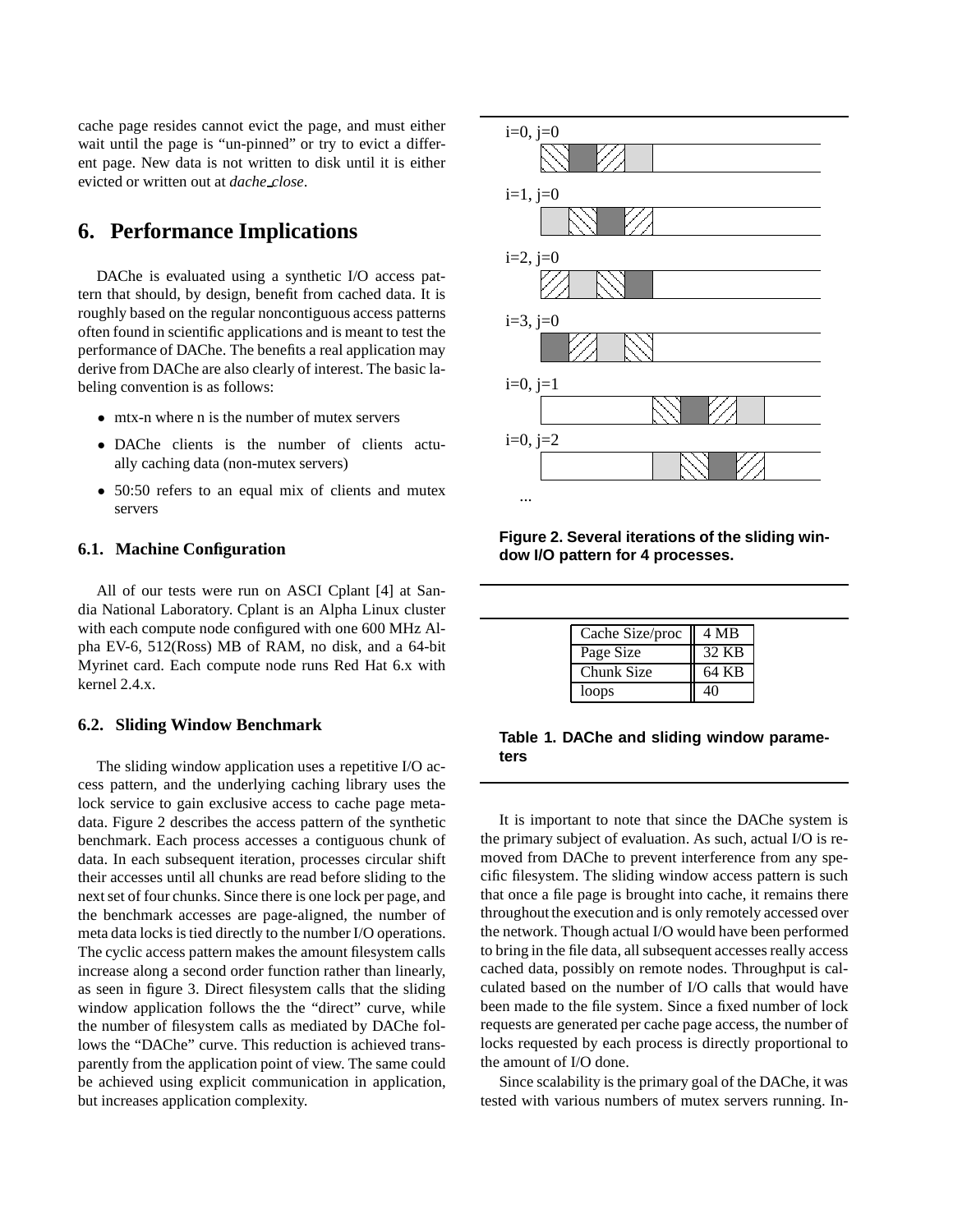





**Filesystem op (32K) Throughput**

**Figure 4. The number of clients at which throughput knees over is dependent on how many lock servers there are.**

**Queue time per Metadata Lock**



**Figure 5. Since the number of locks grows as a second order function, increasing the number of mutex servers with the number of clients should yield a linear increase in Queue time.**

tuitively, the heavier the lock system is taxed, the more mutex servers are needed to accomodate the increased load. This is illustrated clearly in figure 4 where a larger number of mutex servers allows a larger number of clients without severely hindering performance when more than the minimum number of mutex servers is used. From a cost efficiency perspective, one would like to stay on the outside curve using the minimum number of processes at each point. This client to mutex server ratio is highly dependent on the properties of the specific machine. A 50:50 mix where there are an equal number of clients and mutex servers allows the mutex service to scale with the application size. As expected from the growth rate of filesystem calls, this outer bandwidth curve is roughly a square root function. The usefulness of this will become more apparent in section 7. The most important point from Figure 4 is the number of mutex servers determines at which number of clients performance will plateau.

Another demonstration of the lock system's scalability can be extracted from Figure 5 which describes the queue time for a lock. An obvious bottleneck, increasing the number of mutex servers with the number of clients decreases the average queue time for each lock request. Increasing the number of lock servers with the number of clients keeps queue times reasonable. Because the problem size increases at second order rate, the 50:50 mix ratio of clients to servers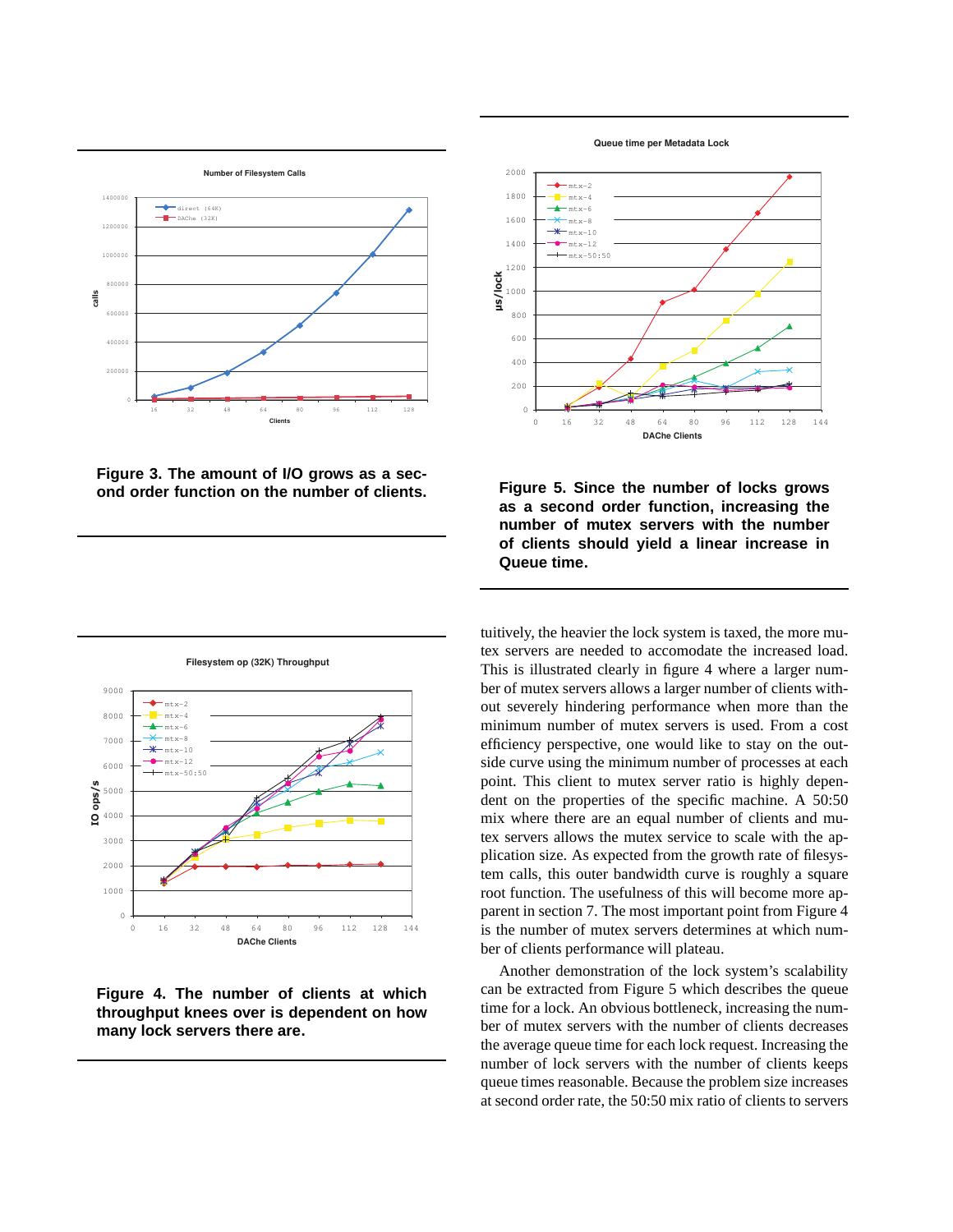| Abbreviation | Function                             |
|--------------|--------------------------------------|
| Meta Lock    | Obtain access to cache metadata      |
| Meta Unlock  | Release access to cache metadata     |
| Eof          | (Un)Lock the End-of-file for writing |
| Get Meta     | RMA retrieving cache metadata        |
| Put Meta     | RMA writing cache metadata           |
| Rmt xfr      | Data transfers to/from remote caches |
| Application  | Application + silent functions       |

**Table 2. DAChe and sliding window parameters**

yields the expected linear increase in queue times. The client service time includes network latency and bandwidth as well any lock contention generated by the sliding window application itself.

Figure 6 provides a breakdown of how much time is spent executing a subset of functions in DAChe. Table 2 provides a brief explanation of each function included in the timing figure. Indicated by the quickly rising meta lock times, two mutex servers is obviously not sufficient beyond 16 processes. While the proportion of time spent on locking increases as the number of processes gradually increases, it can be explained by the second order increase in locks generated by the sliding window application. Since the other functions in DAChe utilize a fairly constant proportion of the run time, and all include one-sided communication, the network is not being saturated. It is worth noting that since the sliding window application only tests I/O, its non-io related computation is extremely limited. The dramatic difference in relative communication costs are indicative of the need to scale mutex services with the computation size.

# **7. Conclusions and Future Directions**

The most glaring problem with the current implementation of DAChe is the use of separate processes as mutex servers. A fully implemented RMA system which provides one of the necessary atomic operations should remedy this. RMA allows the lock responsibilities of the lock servers to be taken up by client nodes, eliminating the extra cost of seperate lock processes and leveraging the performance characteristics of single-sided communication, see Figure 7. The algorithms involved have been explored chiefly by Mellor-Crummey *et al.* [7] in the context of shared memory machines. Another reason for the move to a passive RMA solution is the architectural trend of parallel computers towards running stripped down threadless operating systems on compute nodes. A drawback of moving to a completely passive lock system is implementing distributed queues in



**Figure 6. Relative amounts of time spent on individual DAChe functions for 2 mutex servers and 50:50 mutex servers.**



**Figure 7. With proper support in the RMA interface, it will be possible to implement locks passively on the clients.**